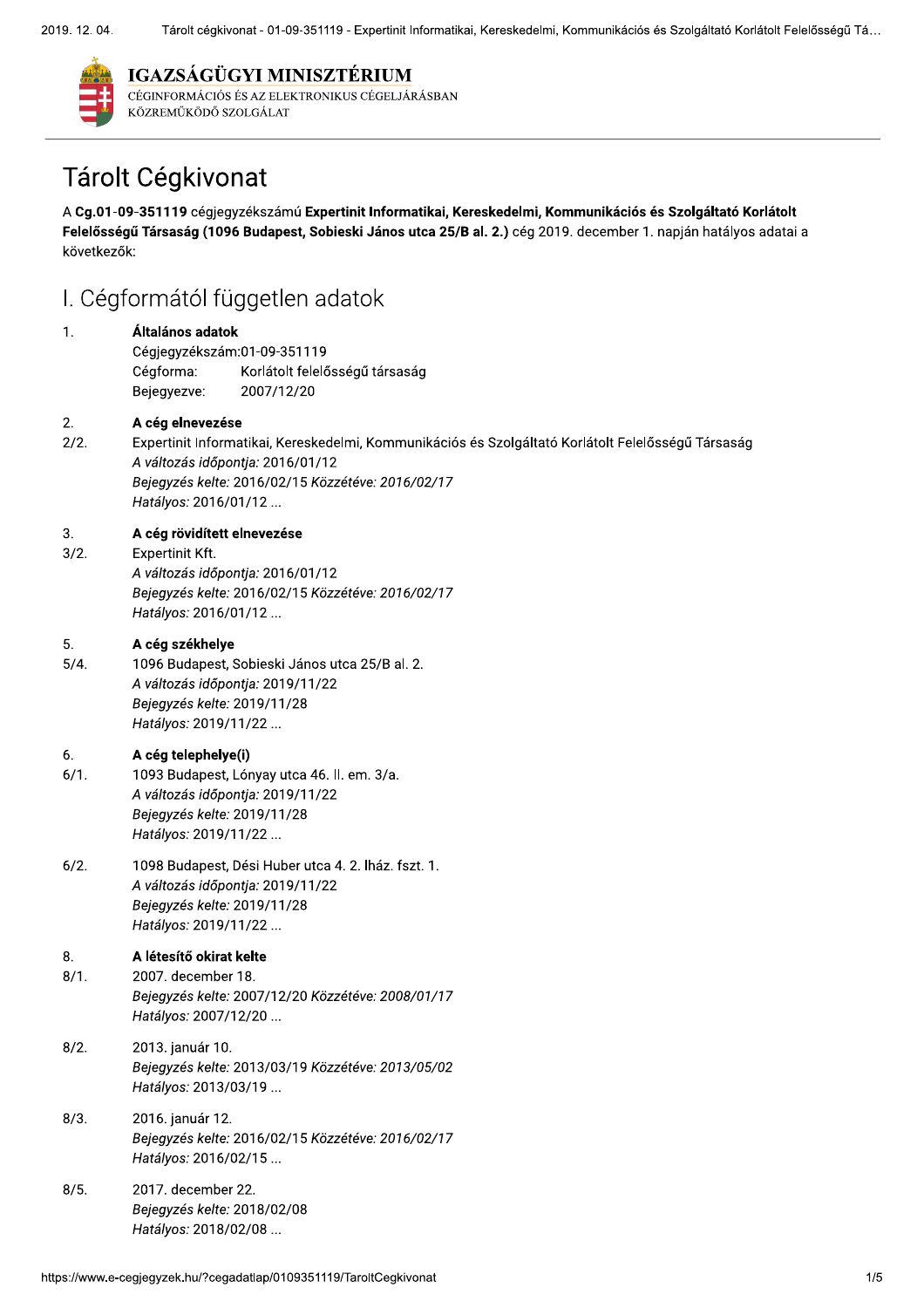| 2019. 12. 04.  | Tárolt cégkivonat - 01-09-351119 - Expertinit Informatikai, Kereskedelmi, Kommunikációs és Szolgáltató Korlátolt Felelősségű Tá                                             |
|----------------|-----------------------------------------------------------------------------------------------------------------------------------------------------------------------------|
| 8/6.           | 2018. január 11.<br>Bejegyzés kelte: 2018/02/08<br>Hatályos: 2018/02/08                                                                                                     |
| 8/7.           | 2019. november 22.<br>Bejegyzés kelte: 2019/11/28<br>Hatályos: 2019/11/28                                                                                                   |
| 902.<br>9/103. | A cég tevékenysége<br>Egyéb információ-technológiai szolgáltatás<br>6209 '08<br>Főtevékenység.<br>Bejegyzés kelte: 2012/06/29 Közzétéve: 2012/07/12<br>Hatályos: 2012/06/29 |
| 9/104.         | 1820 '08<br>Egyéb sokszorosítás<br>Bejegyzés kelte: 2012/06/29 Közzétéve: 2012/07/12<br>Hatályos: 2012/06/29                                                                |
| 9/105.         | 4651 '08 Számítógép, periféria, szoftver nagykereskedelme<br>Bejegyzés kelte: 2012/06/29 Közzétéve: 2012/07/12<br>Hatályos: 2012/06/29                                      |
| 9/106.         | 4791 '08<br>Csomagküldő, internetes kiskereskedelem<br>Bejegyzés kelte: 2012/06/29 Közzétéve: 2012/07/12<br>Hatályos: 2012/06/29                                            |
| 9/107.         | Információ-technológiai szaktanácsadás<br>6202 '08<br>Bejegyzés kelte: 2012/06/29 Közzétéve: 2012/07/12<br>Hatályos: 2012/06/29                                             |
| 9/108.         | 7120'08 Műszaki vizsgálat, elemzés<br>Bejegyzés kelte: 2012/06/29 Közzétéve: 2012/07/12<br>Hatályos: 2012/06/29                                                             |
| 9/112.         | 5821 '08 Számítógépes játék kiadása<br>Bejegyzés kelte: 2012/06/29 Közzétéve: 2012/07/12<br>Hatályos: 2012/06/29                                                            |
| 9/113.         | Egyéb szoftverkiadás<br>5829 '08<br>Bejegyzés kelte: 2012/06/29 Közzétéve: 2012/07/12<br>Hatályos: 2012/06/29                                                               |
| 9/114.         | 6201 '08 Számítógépes programozás<br>Bejegyzés kelte: 2012/06/29 Közzétéve: 2012/07/12<br>Hatályos: 2012/06/29                                                              |
| 9/115.         | 6203'08 Számítógép-üzemeltetés<br>Bejegyzés kelte: 2012/06/29 Közzétéve: 2012/07/12<br>Hatályos: 2012/06/29                                                                 |
| 9/116.         | 6311 '08 Adatfeldolgozás, web-hoszting szolgáltatás<br>Bejegyzés kelte: 2012/06/29 Közzétéve: 2012/07/12<br>Hatályos: 2012/06/29                                            |
| 9/117.         | 6312 '08 Világháló-portál szolgáltatás<br>Bejegyzés kelte: 2012/06/29 Közzétéve: 2012/07/12<br>Hatályos: 2012/06/29                                                         |
| 9/118.         | Mérnöki tevékenység, műszaki tanácsadás<br>7112 '08<br>Bejegyzés kelte: 2012/06/29 Közzétéve: 2012/07/12<br>Hatályos: 2012/06/29                                            |
| 9/119.         | 7430 '08 Fordítás, tolmácsolás<br>Bejegyzés kelte: 2012/06/29 Közzétéve: 2012/07/12<br>Hatályos: 2012/06/29                                                                 |
| 9/120.         | M.n.s. egyéb szakmai, tudományos, műszaki tevékenység<br>7490 '08<br>Bejegyzés kelte: 2012/06/29 Közzétéve: 2012/07/12                                                      |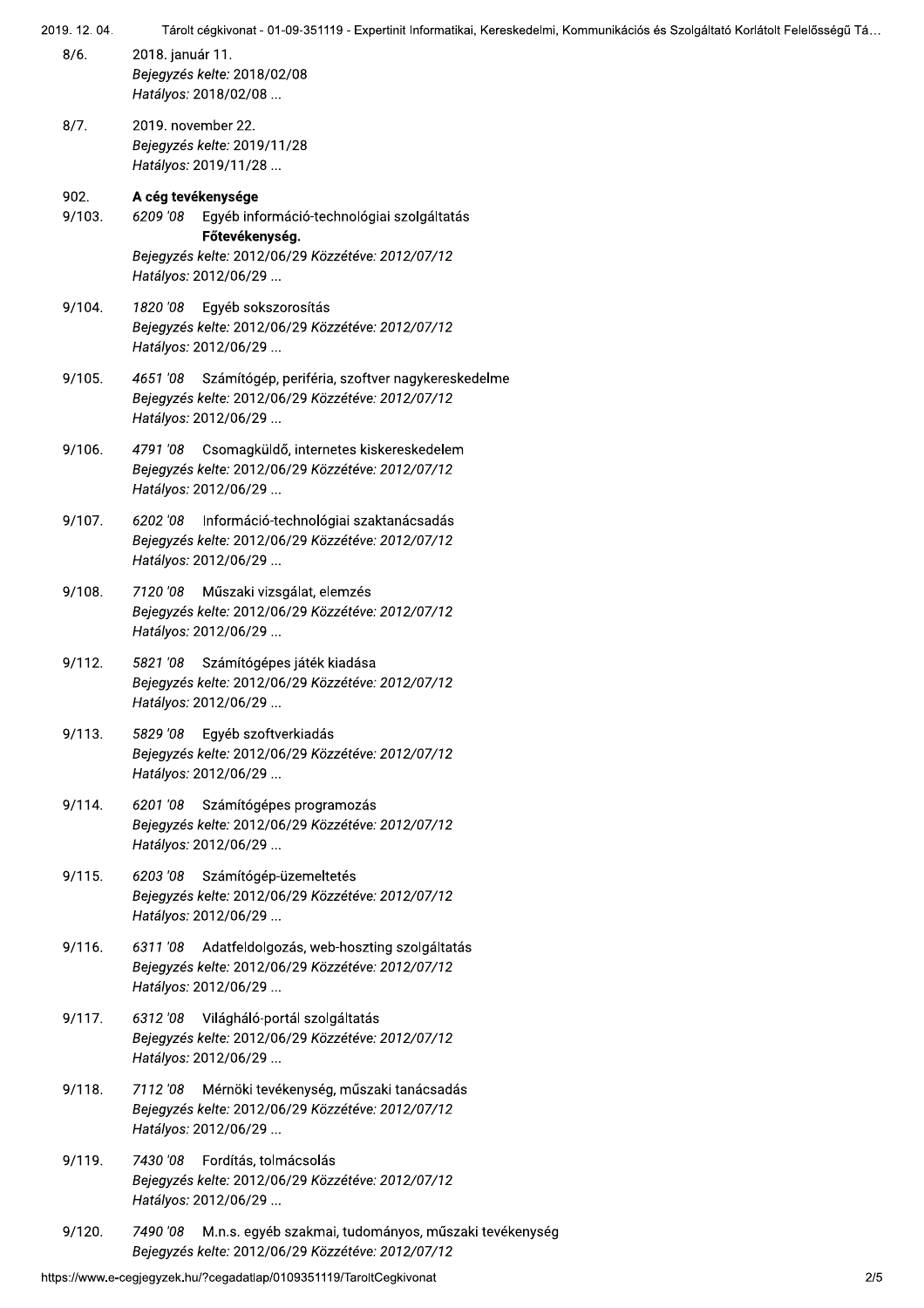- 2019. 12. 04. Tárolt cégkivonat - 01-09-351119 - Expertinit Informatikai, Kereskedelmi, Kommunikációs és Szolgáltató Korlátolt Felelősségű Tá... Hatályos: 2012/06/29 ...
	- $9/122.$ 8219 '08 Fénymásolás, egyéb irodai szolgáltatás Bejegyzés kelte: 2012/06/29 Közzétéve: 2012/07/12 Hatályos: 2012/06/29 ...
	- $9/126.$ 1419 '08 Eqyéb ruházat, kiegészítők gyártása Bejegyzés kelte: 2012/06/29 Közzétéve: 2012/07/12 Hatályos: 2012/06/29 ...
	- $9/127.$ 1391 '08 Kötött, hurkolt kelme gyártása Bejegyzés kelte: 2012/06/29 Közzétéve: 2012/07/12 Hatályos: 2012/06/29 ...
	- $9/128.$ 7312'08 Médiareklám Bejegyzés kelte: 2012/06/29 Közzétéve: 2012/07/12 Hatályos: 2012/06/29 ...
	- $9/129.$ 7320 '08 Piac-, közvélemény-kutatás Bejegyzés kelte: 2012/06/29 Közzétéve: 2012/07/12 Hatályos: 2012/06/29 ...
	- $9/130.$ 7311 '08 Reklámügynöki tevékenység Bejegyzés kelte: 2012/06/29 Közzétéve: 2012/07/12 Hatályos: 2012/06/29 ...
	- $9/131.$ 7022 '08 Üzletviteli, egyéb vezetési tanácsadás Bejegyzés kelte: 2012/06/29 Közzétéve: 2012/07/12 Hatályos: 2012/06/29 ...
	- 7021 '08 PR, kommunikáció  $9/132.$ Bejegyzés kelte: 2012/06/29 Közzétéve: 2012/07/12 Hatályos: 2012/06/29 ...
	- $9/133.$ 5811'08 Könyvkiadás Bejegyzés kelte: 2012/06/29 Közzétéve: 2012/07/12 Hatályos: 2012/06/29 ...
	- $9/134$ 4761 '08 Könyv-kiskereskedelem Bejegyzés kelte: 2012/06/29 Közzétéve: 2012/07/12 Hatályos: 2012/06/29 ...
	- $9/135.$ 1439 '08 Egyéb kötött, hurkolt ruházati termék gyártása Bejegyzés kelte: 2012/06/29 Közzétéve: 2012/07/12 Hatályos: 2012/06/29 ...
	- $9/136.$ 7410 '08 Divat-, formatervezés Bejegyzés kelte: 2012/06/29 Közzétéve: 2012/07/12 Hatályos: 2012/06/29 ...
	- $11.$ A cég jegyzett tőkéje

 $11/2.$ 

|  | Megnevezés   Összeg |                 | Pénznem |
|--|---------------------|-----------------|---------|
|  | Összesen            | 3 000 000   HUF |         |

Bejegyzés kelte: 2016/02/15 Közzétéve: 2016/02/17 Hatályos: 2016/02/15 ...

13. A vezető tisztségviselő(k), a képviseletre jogosult(ak) adatai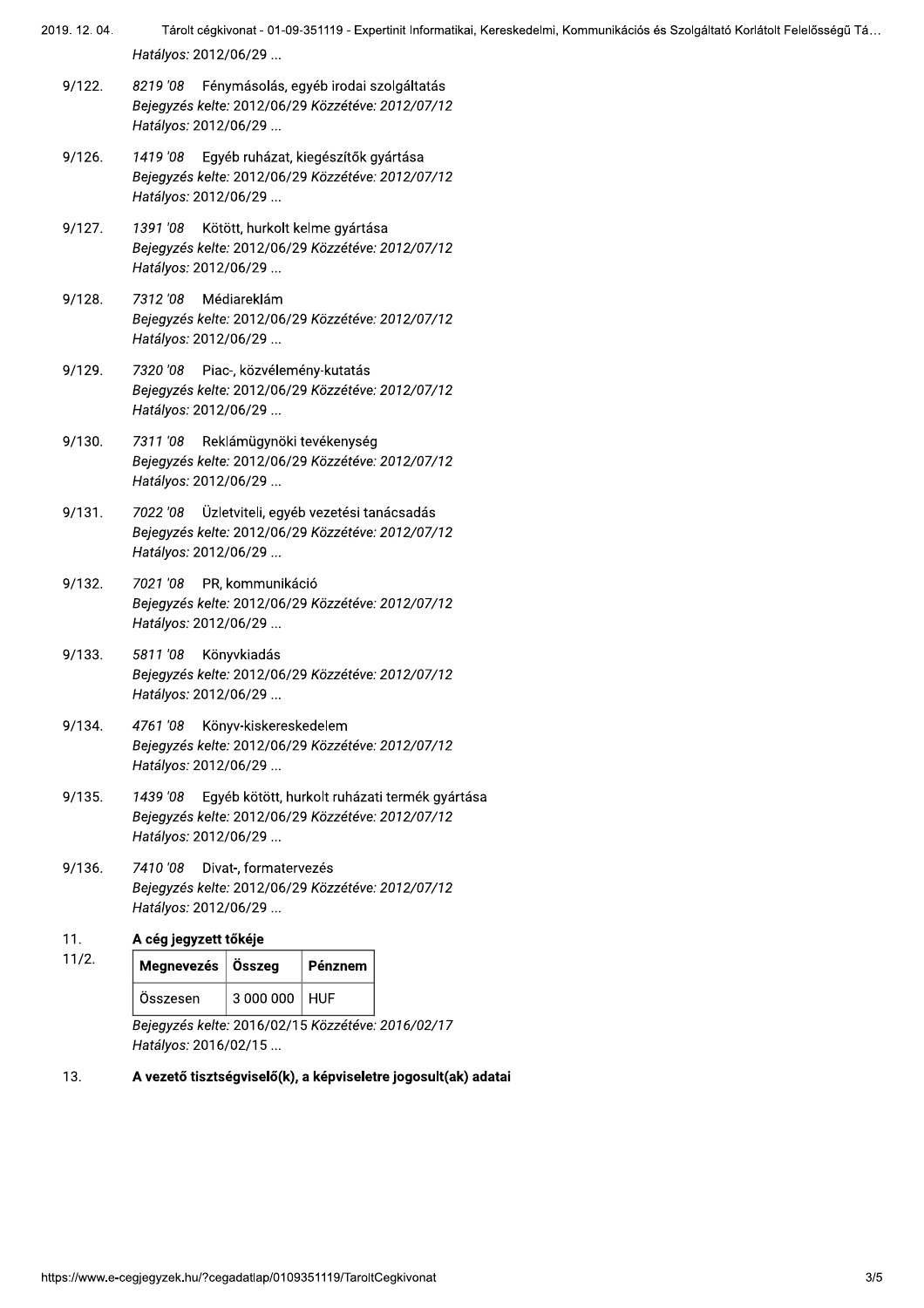$13/8.$ Széll György Ferenc (an.: Hasenöhrl Erzsébet) Születési ideje: 1960/06/05 1098 Budapest, Dési Huber utca 4. 2. lház. fszt. 1. Adóazonosító jel: 8341232340 A képviselet módja: önálló A képviseletre jogosult tisztsége: ügyvezető (vezető tisztségviselő) A hiteles cégaláírási nyilatkozat vagy az ügyvéd által ellenjegyzett aláírás-minta benyújtásra került. Jogviszony kezdete: 2017/12/22 A változás időpontja: 2019/11/22 Bejegyzés kelte: 2019/11/28 Hatályos: 2019/11/22 ...  $13/9.$ Tóth Gergely (an.: Steiner Anikó) Születési ideje: 1984/01/10 1093 Budapest, Lónyay utca 46. 2. em. 3A. Adóazonosító jel: 8427422199 A képviselet módja: önálló A képviseletre jogosult tisztsége: ügyvezető (vezető tisztségviselő) A hiteles cégaláírási nyilatkozat vagy az ügyvéd által ellenjegyzett aláírás-minta benyújtásra került. Jogviszony kezdete: 2007/12/18 A változás időpontja: 2019/11/22 Bejegyzés kelte: 2019/11/28 Hatályos: 2019/11/22 ...  $20.$ A cég statisztikai számjele  $20/3.$ 14145049-6209-113-13. Bejegyzés kelte: 2018/02/12 Közzétéve: 2018/02/13 Hatályos: 2018/02/12 ...  $21.$ A cég adószáma  $21/4.$ Adószám: 14145049-2-43. Közösségi adószám: HU14145049. Adószám státusza: érvényes adószám Státusz kezdete: 2007/12/18 A változás időpontja: 2019/11/29 Bejegyzés kelte: 2019/11/29 Hatályos: 2019/11/29 ... 32. A cég pénzforgalmi jelzőszáma  $32/4.$ 11705998-21317291-00000000 A számla megnyitásának dátuma: 2015/09/02. A pénzforgalmi jelzőszámot az OTP Bank Nyrt. (jogutód AXA számlák) (1051 Budapest, Nádor utca 16.) kezeli. Cégjegyzékszám: 01-10-041585 Bejegyzés kelte: 2016/11/07 Közzétéve: 2016/11/09 Hatályos: 2016/11/07 ... 45. A cég elektronikus elérhetősége  $45/1.$ A cég honlapja: http://www.expertinit.hu A cég e-mail címe: info@expertinit.hu Bejegyzés kelte: 2007/12/20 Közzétéve: 2008/01/17 Hatályos: 2007/12/20 ... 49. A cég cégjegyzékszámai  $49/3.$ Cégjegyzékszám: 01-09-351119 Vezetve a Fővárosi Törvényszék Cégbírósága nyilvántartásában. Bejegyzés kelte: 2019/11/29 Közzétéve: 2019/11/30 Hatályos: 2019/11/29 ... 59. A céa hivatalos elektronikus elérhetősége A cég hivatalos elektronikus elérhetősége: 14145049#cegkapu  $59/1.$ 

Tárolt cégkivonat - 01-09-351119 - Expertinit Informatikai, Kereskedelmi, Kommunikációs és Szolgáltató Korlátolt Felelősségű Tá...

2019, 12, 04,